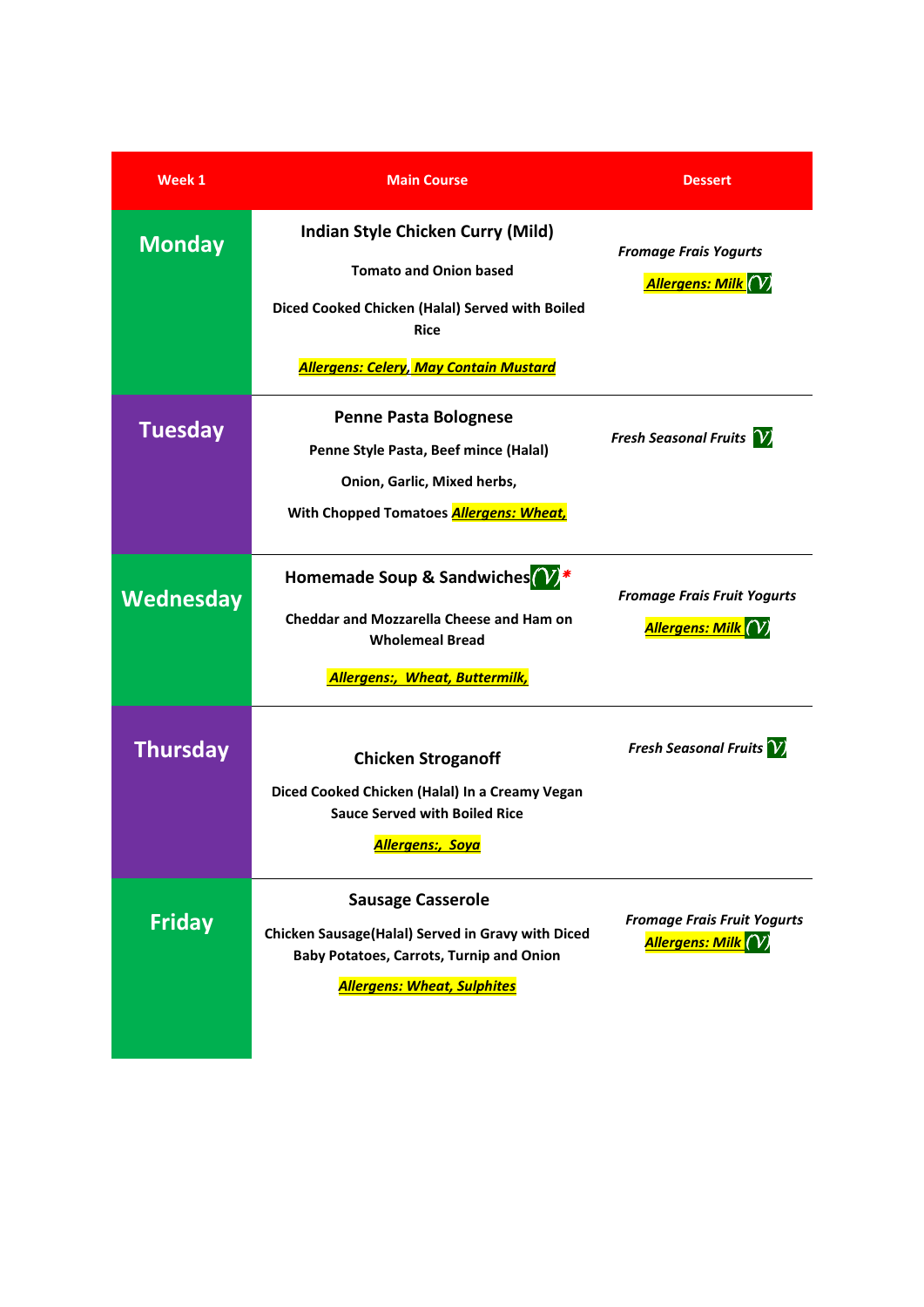| <b>Week 2</b>    | <b>Main Course</b>                                                                                                                                                            | <b>Dessert</b>                                                         |
|------------------|-------------------------------------------------------------------------------------------------------------------------------------------------------------------------------|------------------------------------------------------------------------|
| <b>Monday</b>    | <b>Macaroni Cheese Served with a side of</b><br>Peas<br>Macaroni Pasta in a Creamy Cheese sauce (V)<br><b>Allergens: Egg, Milk, Wheat</b>                                     | <b>Fromage Frais fruit Yogurts</b><br><u> Allergens: Milk</u> $(V)$    |
| <b>Tuesday</b>   | <b>Beef Chilli with Rice</b><br>Minced Beef (Halal) Garlic, Onion, Carrot,<br><b>Tomatoes</b><br><b>Allergens: May Contain Mustard</b><br><b>Served with Boiled Rice</b>      | Fresh Seasonal Fruits $(V)$                                            |
| <b>Wednesday</b> | <b>Chicken Hot Pot</b><br>Diced Cooked Chicken(Halal) Served With<br>Potatoes, in Gravy, Carrot and Swede with Mixed<br>herbs<br>Allergens: N/A                               | <b>Fromage Frais Fruit Yogurts</b><br><mark>Allergens: Milk</mark> (   |
| Thursday         | <b>Meatball Marinara</b><br>Pork Meatballs (NOT HALAL) in Pasta with Onion,<br>Garlic, Sweet, Potato, Carrot in a Tomato Sauce<br><b>Allergens: Wheat Egg,</b>                | Fresh Seasonal Fruits $\boldsymbol{\gamma}$                            |
| <b>Friday</b>    | Cod Fish Fingers with wedges and<br><b>Spaghetti Hoops</b><br><b>Breaded Fish Fingers with wedges and a</b><br>side of spaghetti hoops<br><mark>Allergens, Wheat, Fish</mark> | <b>Fromage Frais Fruit Yogurts</b><br><mark>Allergens: Milk</mark> (V) |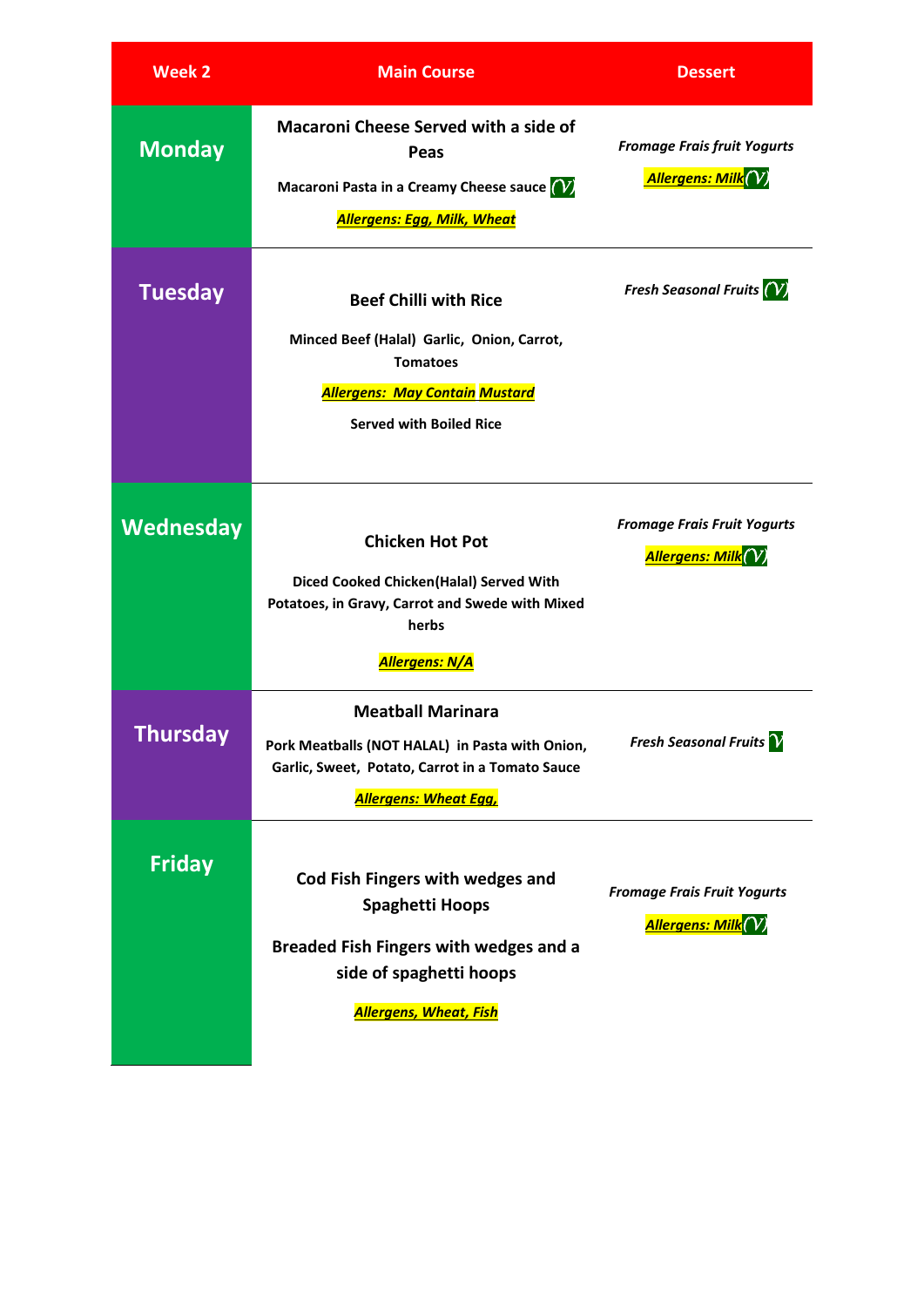| Week 3          | <b>Main Course</b>                                                                                                                                                                                    |                                                                        |
|-----------------|-------------------------------------------------------------------------------------------------------------------------------------------------------------------------------------------------------|------------------------------------------------------------------------|
| <b>Monday</b>   | <b>Tomato Sausage Pasta</b><br>Macaroni pasta, Pork and Beef Sausage (NOT HALAL) , Italian spices,<br>in a Rich Tomato Sauce with Sweetcorn<br><b>Allergens:Soya, Wheat</b>                           | <b>Fromage Frais Fruit Yogurts</b><br><mark>Allergens: Milk</mark> (V) |
| <b>Tuesday</b>  | Fresh Seasonal Homemade Soup Allergens: Celery<br>& Freshly Baked Crusty Bread (V)*<br><b>Allergens, Wheat, Bread May Contain Sesame</b>                                                              | Fresh Seasonal Fruits $(V)$                                            |
| Wednesday       | <b>Crispy Chicken (Halal) Mini Bites</b><br>, Smiley Potato Faces + Baked Beans<br><b>Allergens: Wheat</b>                                                                                            | <b>Fromage Frais fruit Yogurts</b><br><mark>Allergens: Milk</mark> (V) |
| <b>Thursday</b> | <b>Indian Style Fish Curry (Mild)</b><br>Authentic Onion, Tomato and Lentil based Curry with White fish<br><b>Allergens: Fish, , May Contain Mustard &amp; Soya</b><br><b>Served with Boiled Rice</b> | <b>Fresh Seasonal Fruits</b>                                           |
| <b>Friday</b>   | <b>Beef Lasagne with Garlic Bread</b><br>Beef Mince (Halal), Lentils, Garlic, Onion, Chopped Tomatoes<br>and Pasta with a side of Garlic Bread Allergens: Contains Sesame, Milk, Wheat                | <b>Fromage Frais Fruit Yogurts</b><br><mark>Allergens: Milk</mark> (V) |